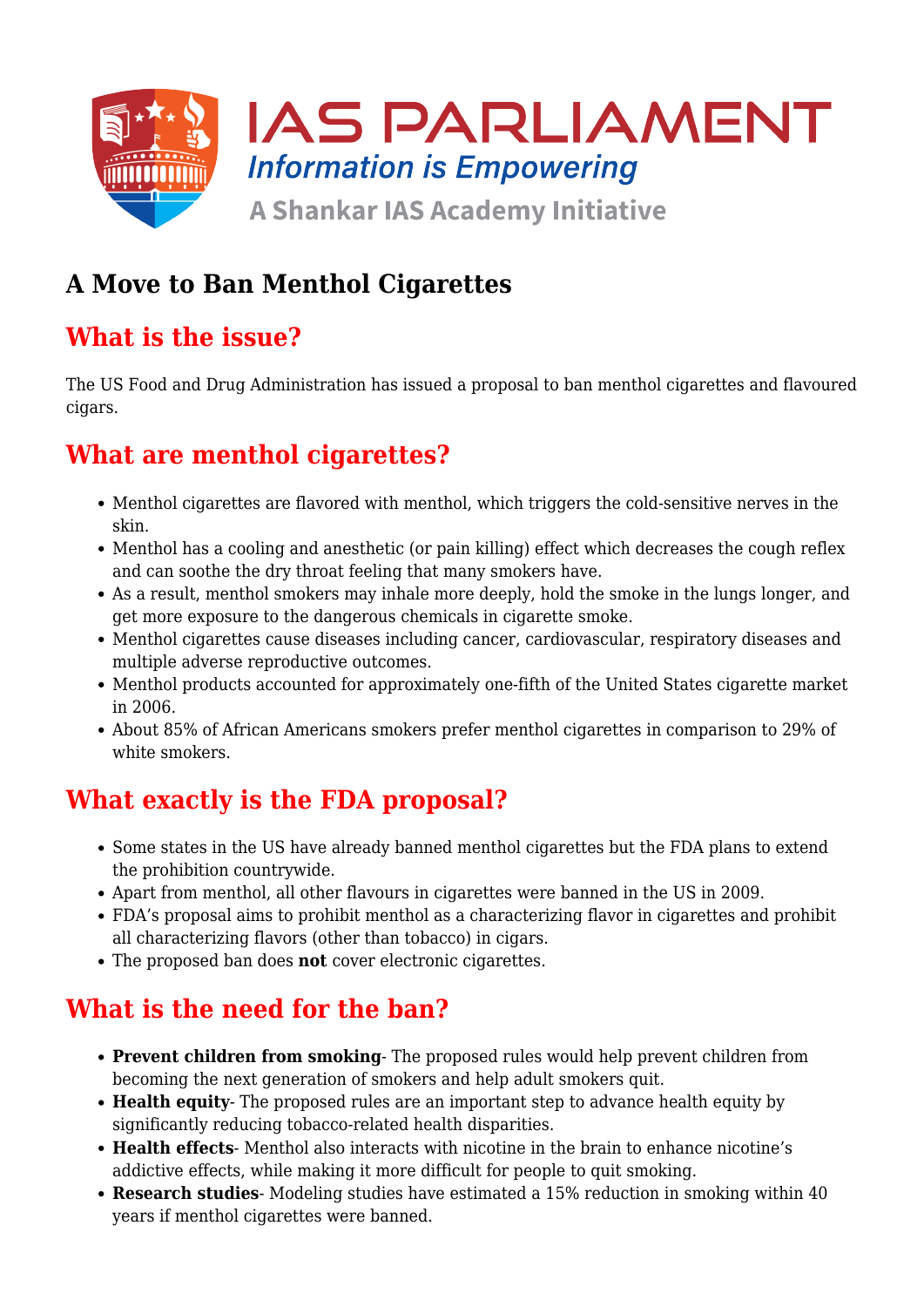# **How did menthol cigarettes become more popular among Black smokers?**

- Over decades, tobacco companies used "predatory" and "targetted" advertising to attract Black consumers towards menthol cigarettes through culturally tailored advertising images and messages.
- The tobacco industry attempts to maintain a positive image among African Americans by supporting cultural events and making contributions to minority higher education institutions, elected officials, civic and community organizations, and scholarship programs.
- Tobacco firms use price promotions such as discounts and multi-pack coupons which are most often used by African Americans.
- Although African Americans usually smoke fewer cigarettes and start smoking cigarettes at an older age, they are more likely to die from smoking-related diseases than Whites.

# **Why is the proposed ban criticized?**

- **Validity of the data-** Tobacco firms have disputed the scientific evidence that menthol cigarettes are more harmful than regular cigarettes.
- **Loss of revenue** Some have claimed that the ban will cause the government significant revenue loss.
- **Black marketing** Taking these products out of the legal marketplace will push them into unregulated, criminal markets that don't follow any regulations and ignore minimum age laws.
- **Targets African Americans** Some activists have flagged concerns that the ban could push Black smokers towards criminalization.

*The first country in the world to ban menthol cigarettes was Brazil, in 2012. India has not banned the sale of menthol cigarettes.*

# **How would a similar ban play out in India?**

*India has 26.7 crore tobacco users aged 15 and above, as per the last available Global Adult Tobacco Survey (GATS 2016-17).*

- Tobacco regulation laws in India are covered under Cigarettes and Other Tobacco Products (Prohibition of Advertisement and Regulation of Trade and Commerce, Production, Supply and Distribution) Act, 2003, or COTPA,
- It restricts the advertisement, promotion and sponsorship of tobacco products,
- It prohibits smoking in public places and sale to and by minors
- It also prohibits the sale of tobacco products within a radius of 100 yards of educational institutions and requires mandatory depiction of specified pictorial health warnings on all tobacco product packs.
- In 2019, the Centre banned electronic cigarettes.
- In addition, different states have their own rules in place banning hookah consumption, including flavoured hookahs, in public places.
- **Impact of banning menthol cigarette in India** The impact of such a step would only be on young adults and women who are just starting to smoke.
- Banning it could prevent new users from beginning smoking but it is likely to reduce initiation